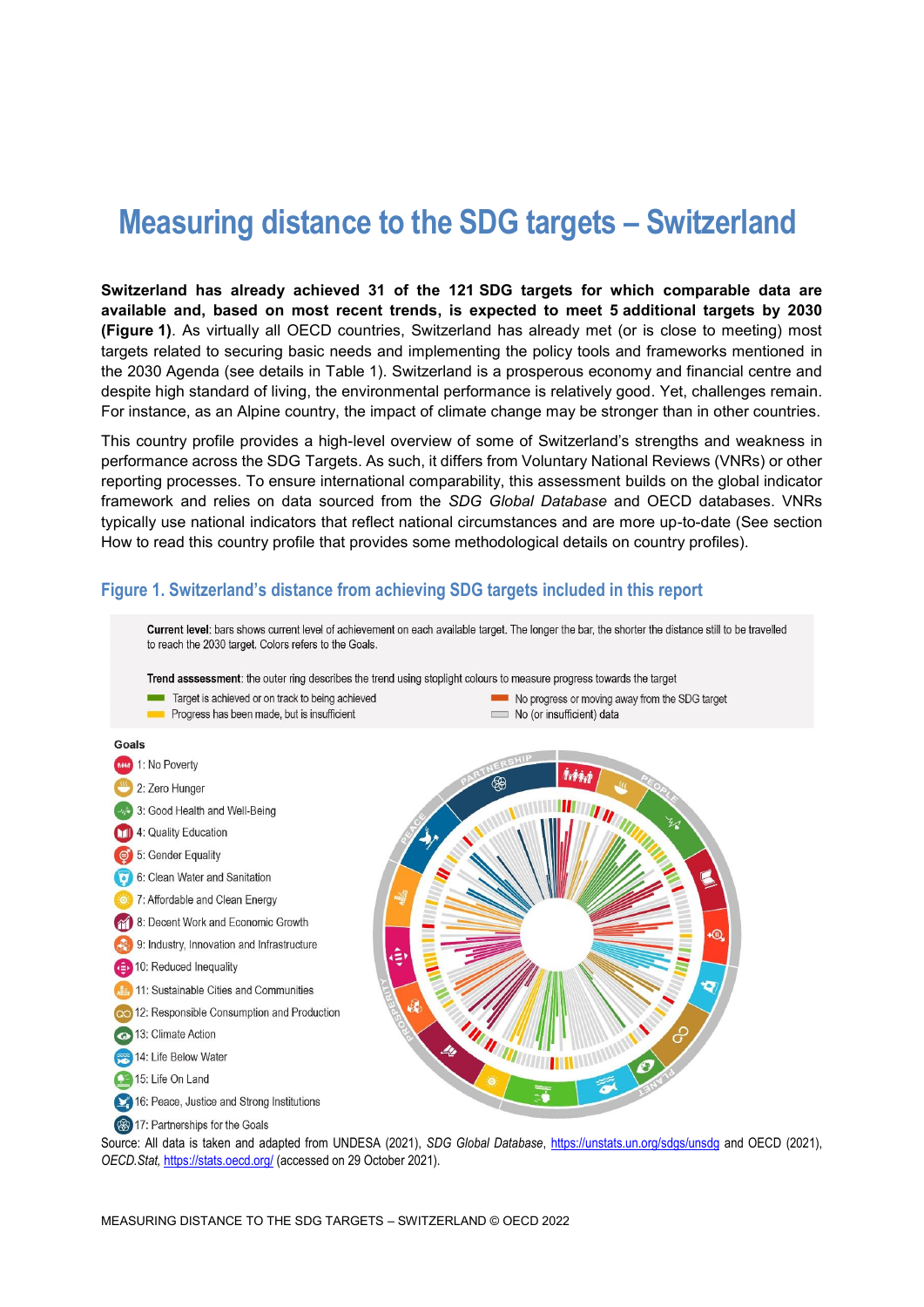## **Main strengths**

**Switzerland is a prosperous economy and financial centre.** Before the pandemic hit, it was characterised by an economic growth well above that of the OECD area (Target 8.1) and an attractive labour market. Average hourly earnings are the highest in the OECD (USD PPP 29 per hour in 2018), and the unemployment rate is low – at 5% in 2020 (Target 8.5). In 2020, the share of youth not in education, employment or training was only 7%, half the OECD average (Target 8.6). These outcomes support, and are supported by, good health outcomes (Goal 3) and by a well performing education system (Goal 4). On industry and innovation, Switzerland is also among the best performing countries: it has a strong research density, research and development expenditure account for a significant share of GDP (Target 9.5) and the relative size of manufacturing value added per capita is well above the OECD average (Target 9.2).

**Despite high standard of living – and correspondingly high consumption and resource use – environmental performance is relatively good.** Switzerland's greenhouse gas intensities and is the lowest in the OECD (Targets 9.4 and 13.2). This reflects low energy intensity (Target 7.3) and high share of renewables in the electricity generation (Target 7.2, 60% in 2020). Switzerland is also one of the top OECD performers in terms domestic material consumption (Targets 8.4 and 12.2). Nevertheless, environmental pressures remains significant, due to the high standard of living and correspondingly high consumption and resource use. The mean population exposure to PM2.5 in cities is slightly above the target level but is improving (Targets 12.5 and 11.6). In addition, while Switzerland has one of the highest material recovery rate of municipal waste, per capita waste is among the highest in the OECD and is higher than 15 years ago (Target 11.6).

## **Main challenges**

**Resilience to natural disasters need to be improved.** As an Alpine country, Switzerland is impacted by climate change more strongly than other countries. According to the Federal Council, annual mean temperatures have risen by about 2°C since monitoring started in 1864, twice as much as the global mean. Yet, Switzerland has not reached the maximum score on adoption and implementation of national Disaster Risk Reduction (DRR) strategies in line with the Sendai Framework and only half of local governments have adopted and implemented local DRR strategies (Targets 1.5, 11.b and 13.1). Natural disasters cost lives and disrupt socio-economic activities and livelihoods, causing important economic costs each time they occur. While cross-country comparison need to be done carefully, the human impact of disasters (for the latest year available) is well above the OECD average, with disasters directly affecting almost 4 000 per 100 000 population and causing 9 deaths (and missing persons) per 100 000 population.

**Non-medical determinants of health may undermine future prospects.** Switzerland's population enjoys good access to health care through a mandatory private health insurance that ensures universal health care coverage. While health insurance providers set standard insurance premiums per person irrespective of income, and the government relies on public subsidies aim to mitigate the regressive effects of non-income related premiums, some households face significant out-of-pocket payments (Target 3.8). In addition, as in virtually all OECD countries, behavioural risk factors – especially poor nutrition, smoking, physical inactivity and alcohol consumption – are major drivers of morbidity and mortality. In Switzerland, both alcohol and tobacco consumption (as well as alcohol use disorders), although declining, are above the OECD average (Targets 3.5 and 3.a). Conversely, obesity remains below the OECD average but is on the rise (Target 2.2). Still, mortality rate attributed to cardiovascular disease, cancer, diabetes or chronic respiratory disease remains well below the OECD average, reflecting the effectiveness of prevention policies (Target 3.4).

**Tackling unequal opportunities requires further efforts.** There is scope to improve the legal framework that aims at fostering gender equality (Targets 5.1 and 5.3) and women are underrepresented in both the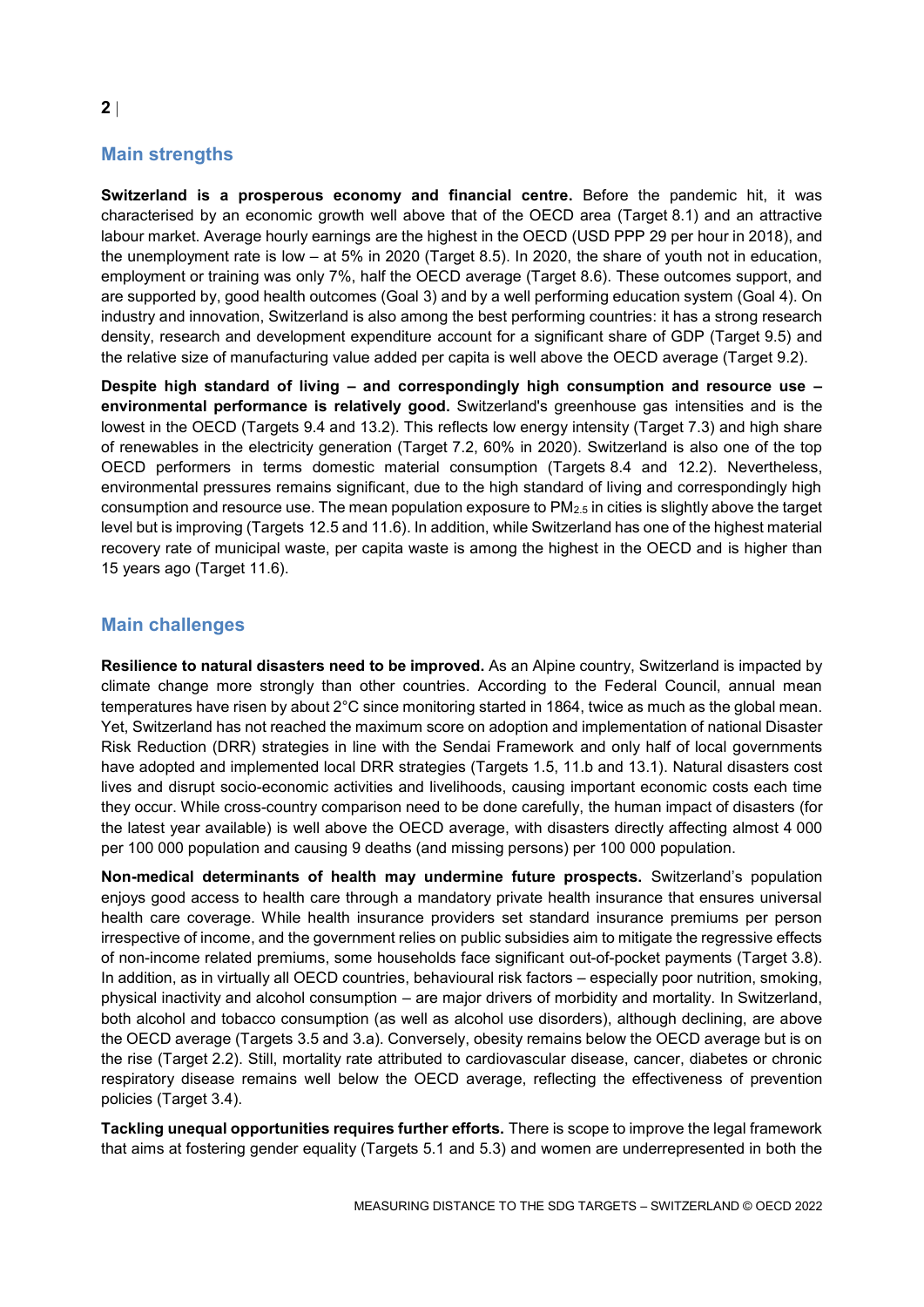public and economic spheres (Targets 5.5 and 16.7) – around a third of senior and middle management positions are held by women. Women in Switzerland still spend more time on unpaid domestic chores and care work than men, although the gap is half an hour lower than the OECD average (Target 5.4). Beyond gender inequality, socio-economic background appears to be more closely linked to success at school than it is in many other OECD countries (Target 4.5). Income redistribution through tax and transfers is limited but the high employment rates and short spells of unemployment allow Switzerland to enjoy an income poverty rate that is below the OECD average. When considering effects beyond national borders, while the Official Development Assistance from Switzerland remains below the 0.7% of GNI target, it is above the OECD average (Target 17.2). As in many OECD countries, the high cost of sending migrants' remittances abroad limits their full potential on recipient countries (Target 10.c).

#### **Statistical gaps**

**Like in many other OECD countries, data availability remains a challenge when measuring distances to targets** (see the Overview chapter for details). For Switzerland, available data on the level of the different indicators allow covering 121 of the 169 targets. As shown in [Figure](#page-3-1) 2 below, indicator coverage is uneven across the 17 goals. While six goals (within the People, Planet and Prosperity categories) have most of their targets covered (the indicator coverage exceeds 80%), coverage is lower for Goals 11 on cities and 13 on climate action, with only 60% of their targets covered, and for Goal 14 on life below water – Switzerland is a landlocked country and some Goal 14 targets may not apply. Data gaps become starker when focusing on performance indicators, excluding those providing contextual information. In this case, coverage exceeds 80% for only two goals, i.e. Goals 3 on health and 10 on inequalities. Moreover, for seven goals, mostly within the Planet category (Goals 12, 13, 14 and 15) but also in Goals 5 on gender equality, 11 on cities and 17 on partnerships, data are lacking to monitor changes over time for more than two in three targets.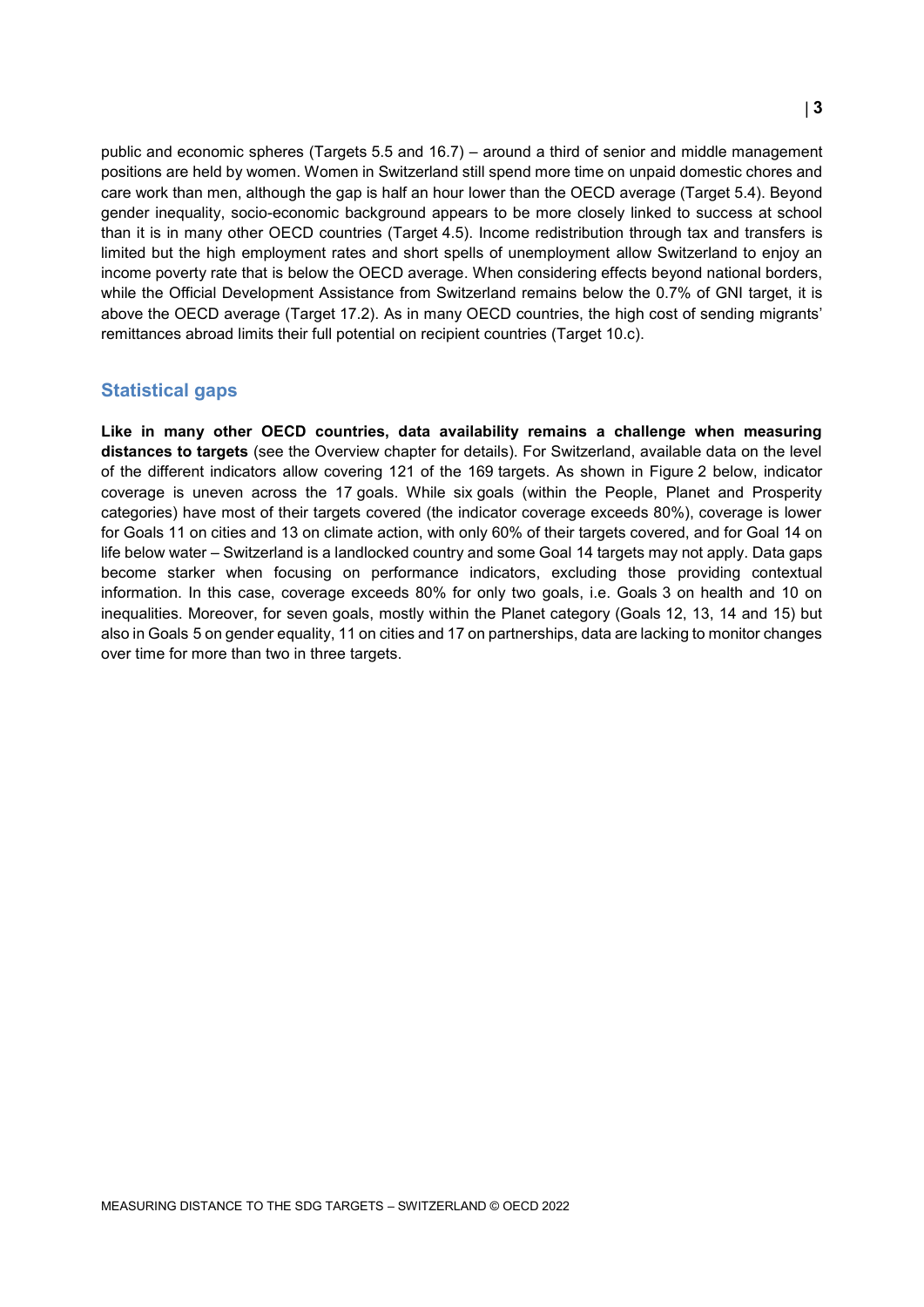

## <span id="page-3-1"></span>**Figure 2. Switzerland's share of the 2030 Agenda's targets covered by at least one indicator, by goal**

Note: The figure represents Switzerland's share of targets covered by at least one indicator for each SDG. Numbers from 1 to 17 stand for the goals: 1 No poverty, 2 Zero hunger, 3 Good health and well-being, 4 Quality education, 5 Gender equality, 6 Clean water and sanitation, 7 Affordable and clean energy, 8 Decent work and economic growth, 9 Industry, innovation and infrastructure, 10 Reduced inequalities, 11 Sustainable cities and communities, 12 Responsible consumption and production, 13 Climate action, 14 Life below water, 15 Life on land, 16 Peace, justice and strong institutions and 17 Partnerships for the goals. These goals are grouped under five broad themes (the "5Ps"): People, Planet, Prosperity, Peace and Partnership. Beyond data availability, other statistical gaps such as timeliness or granularity also need to be considered. For instance, given the lag in available data, the effects of the pandemic on current distance and trajectories may not be reflected in the estimates.

Source: All data is taken and adapted from UNDESA (2021), *SDG Global Database*,<https://unstats.un.org/sdgs/unsdg> and OECD (2021), *OECD.Stat,* <https://stats.oecd.org/> (accessed on 29 October 2021).

## **Detailed information**

While some SDG Targets are, on average, close to being met, performance is very uneven across the 17 Goals of the 2030 Agenda for Sustainable Development. [Table](#page-3-0) 1 presents an overview of Switzerland's progress towards targets based on available data for each of the 17 Goals. It shows that distances to Targets and trends over time differ significantly even when considering a specific goal.

| Goal           | Target | Short Label                   | Distance to   | <b>Trend Assessment</b>                             | OECD            | <b>OECD Trend</b>                                   |
|----------------|--------|-------------------------------|---------------|-----------------------------------------------------|-----------------|-----------------------------------------------------|
|                |        |                               | Target (s.u.) |                                                     | Average         | Assessment                                          |
|                |        |                               |               |                                                     | distance (s.u.) |                                                     |
|                | 1.1    | Extreme poverty               | 0.00          | Target is achieved or on<br>track to being achieved | 0.00            | Target is achieved or on<br>track to being achieved |
|                | 1.2    | Poverty in all its dimensions | 0.90          | No progress or moving<br>away from the SDG target   | 1.41            | No progress or moving<br>away from the SDG target   |
|                | 1.3    | Social protection coverage    | 0.48          | No progress or moving<br>away from the SDG target   | 0.80            | No progress or moving<br>away from the SDG target   |
|                | 1.4    | Access to basic services      | 0.00          | Target is achieved or on<br>track to being achieved | 0.00            | Target is achieved or on<br>track to being achieved |
|                | 1.5    | Resilience to shocks          | 2.02          | n.a.                                                | 1.00            | n.a.                                                |
| $\mathfrak{p}$ | 2.1    | Hunger                        | 0.00          | Target is achieved or on<br>track to being achieved | 0.28            | No progress or moving<br>away from the SDG target   |

#### <span id="page-3-0"></span>**Table 1. Switzerland distances to targets and recent trends**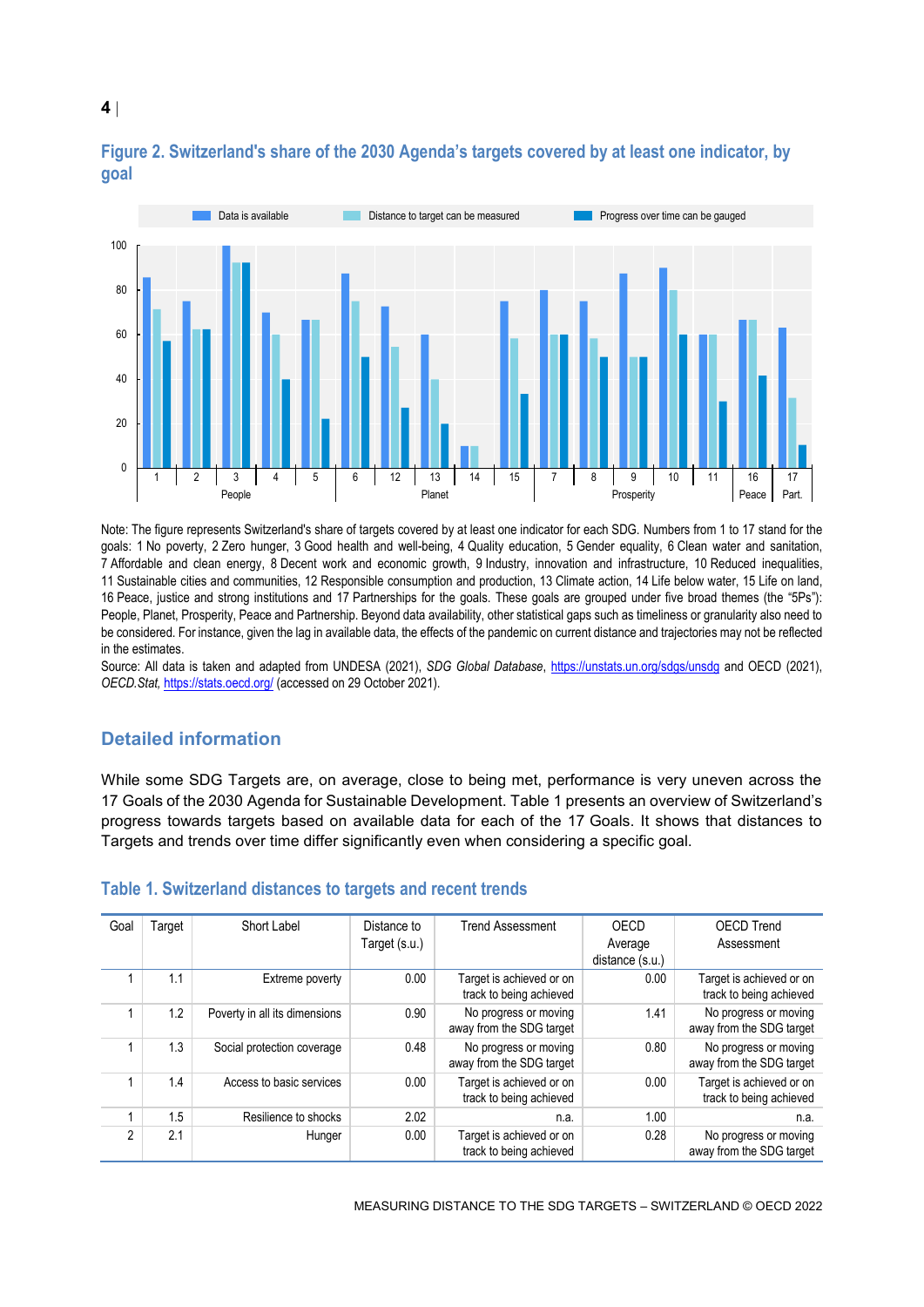| Goal           | Target | Short Label                           | Distance to   | <b>Trend Assessment</b>                                              | OECD            | <b>OECD Trend</b>                                                    |
|----------------|--------|---------------------------------------|---------------|----------------------------------------------------------------------|-----------------|----------------------------------------------------------------------|
|                |        |                                       | Target (s.u.) |                                                                      | Average         | Assessment                                                           |
|                |        |                                       |               |                                                                      | distance (s.u.) |                                                                      |
| $\overline{2}$ | 2.2    | Malnutrition                          | 1.46          | No progress or moving<br>away from the SDG target                    | 2.46            | No progress or moving<br>away from the SDG target                    |
| $\overline{2}$ | 2.4    | Sustainable production                | 1.37          | No progress or moving<br>away from the SDG target                    | 1.34            | No progress or moving<br>away from the SDG target                    |
| $\overline{2}$ | 2.5    | Diversity of seeds and<br>livestocks* | 3.17          | No progress or moving<br>away from the SDG target                    | 3.59            | No progress or moving<br>away from the SDG target                    |
| $\overline{2}$ | 2.c    | Food prices anomalies                 | 0.00          | Target is achieved or on<br>track to being achieved                  | 0.00            | Target is achieved or on<br>track to being achieved                  |
| 3              | 3.1    | Maternal mortality                    | 0.00          | Target is achieved or on<br>track to being achieved                  | 0.00            | Target is achieved or on<br>track to being achieved                  |
| 3              | 3.2    | Death of newborns and<br>children     | 0.00          | Target is achieved or on<br>track to being achieved                  | 0.00            | Target is achieved or on<br>track to being achieved                  |
| 3              | 3.3    | Communicable diseases                 | 0.13          | Progress has been made,<br>but is insufficient to meet<br>the target | 0.56            | Progress has been made,<br>but is insufficient to meet<br>the target |
| 3              | 3.4    | Premature mortality                   | 0.88          | Progress has been made,<br>but is insufficient to meet<br>the target | 1.26            | Progress has been made,<br>but is insufficient to meet<br>the target |
| 3              | 3.5    | Prevention of Substance<br>abuse      | 0.95          | Progress has been made,<br>but is insufficient to meet<br>the target | 0.63            | Progress has been made,<br>but is insufficient to meet<br>the target |
| 3              | 3.6    | Road traffic accidents*               | 0.00          | Target is achieved or on<br>track to being achieved                  | 0.78            | Progress has been made,<br>but is insufficient to meet<br>the target |
| 3              | 3.7    | Access to sexual health-care          | 0.00          | Target is achieved or on<br>track to being achieved                  | 0.58            | Progress has been made,<br>but is insufficient to meet<br>the target |
| 3              | 3.8    | Health coverage                       | 2.84          | Progress has been made,<br>but is insufficient to meet<br>the target | 1.79            | Progress has been made,<br>but is insufficient to meet<br>the target |
| 3              | 3.9    | Deaths and illness from<br>pollution  | 0.28          | Target is achieved or on<br>track to being achieved                  | 0.55            | No progress or moving<br>away from the SDG target                    |
| 3              | 3.a    | Tobacco consumption                   | 2.93          | Progress has been made,<br>but is insufficient to meet<br>the target | 2.65            | Progress has been made,<br>but is insufficient to meet<br>the target |
| 3              | 3.b    | Vaccination                           | 0.36          | Target is achieved or on<br>track to being achieved                  | 0.37            | Target is achieved or on<br>track to being achieved                  |
| 3              | 3.d    | Health emergency<br>preparedness      | 0.55          | Target is achieved or on<br>track to being achieved                  | 1.19            | Target is achieved or on<br>track to being achieved                  |
| 4              | 4.1    | Primary and secondary<br>education    | 1.08          | No progress or moving<br>away from the SDG target                    | 1.17            | No progress or moving<br>away from the SDG target                    |
| 4              | 4.2    | Pre-primary education                 | 0.00          | Target is achieved or on<br>track to being achieved                  | 0.24            | Target is achieved or on<br>track to being achieved                  |
| 4              | 4.3    | Lifelong learning                     | 0.00          | Target is achieved or on<br>track to being achieved                  | 1.25            | No progress or moving<br>away from the SDG target                    |
| 4              | 4.4    | Skills for employment                 | 0.44          | n.a.                                                                 | 1.23            | No progress or moving<br>away from the SDG target                    |
| 4              | 4.5    | Disparities in education              | 1.37          | No progress or moving<br>away from the SDG target                    | 1.49            | No progress or moving<br>away from the SDG target                    |
| 4              | 4.a    | <b>Education facilities</b>           | 0.00          | n.a.                                                                 | 0.05            | n.a.                                                                 |
| 5              | 5.1    | Discrimination against<br>women       | 1.29          | n.a.                                                                 | 1.32            | n.a.                                                                 |
| 5              | 5.2    | Violence against women                | 0.00          | n.a.                                                                 | 0.89            | n.a.                                                                 |
| 5              | 5.3    | Harmful practices                     | 0.58          | n.a.                                                                 | 1.37            | n.a.                                                                 |
| $\sqrt{5}$     | 5.4    | Unpaid care and domestic<br>work      | 1.08          | n.a.                                                                 | 1.79            | n.a.                                                                 |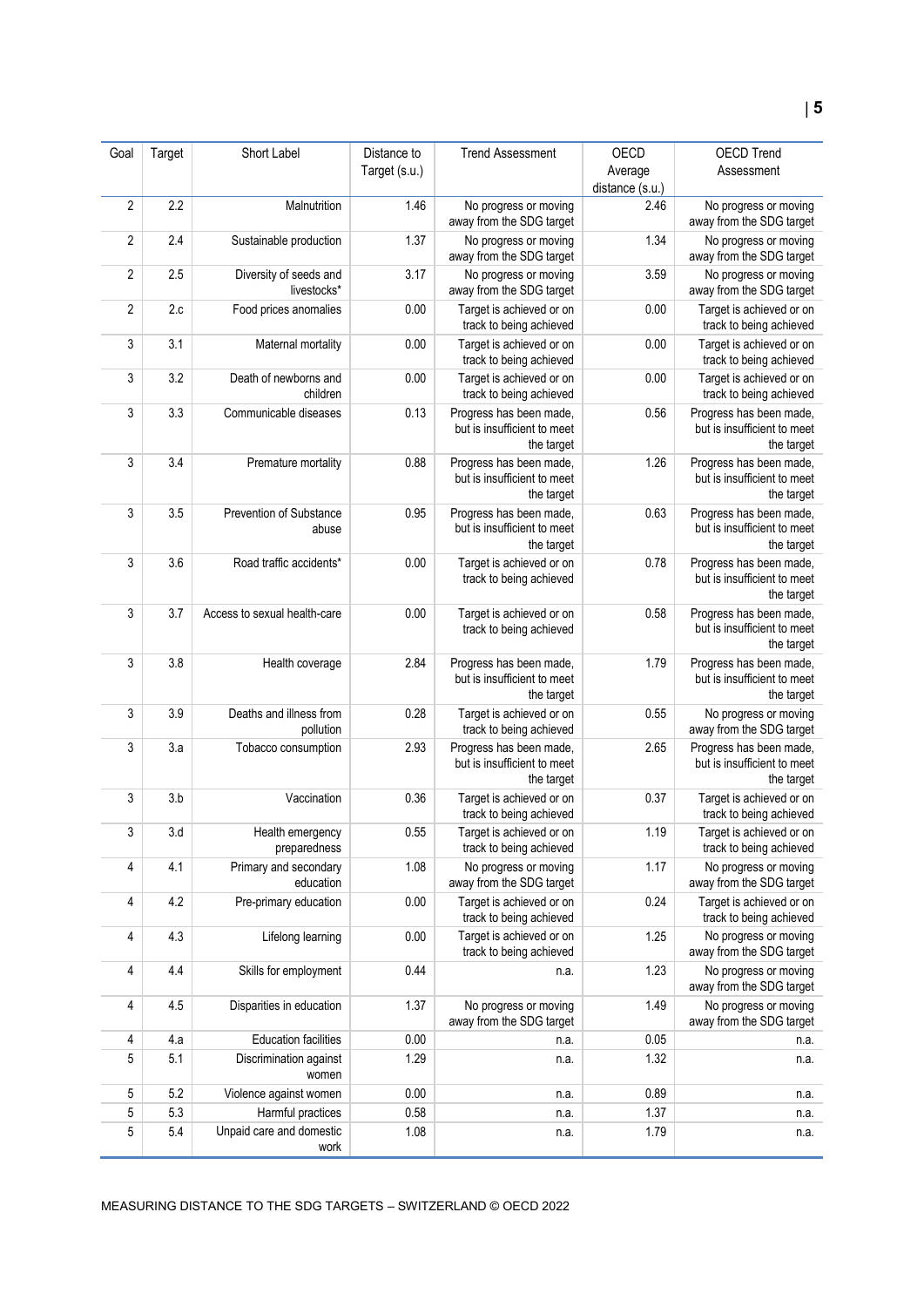| Goal           | Target | Short Label                   | Distance to   | <b>Trend Assessment</b>                                              | OECD                    | <b>OECD Trend</b>                                                    |
|----------------|--------|-------------------------------|---------------|----------------------------------------------------------------------|-------------------------|----------------------------------------------------------------------|
|                |        |                               | Target (s.u.) |                                                                      | Average                 | Assessment                                                           |
| 5              | 5.5    | Women's participation         | 1.52          | Progress has been made,                                              | distance (s.u.)<br>1.89 | Progress has been made,                                              |
|                |        |                               |               | but is insufficient to meet<br>the target                            |                         | but is insufficient to meet<br>the target                            |
| 5              | 5.b    | Women's empowerment           | 0.00          | Target is achieved or on<br>track to being achieved                  | 0.53                    | Target is achieved or on<br>track to being achieved                  |
| 6              | 6.1    | Access to drinking water      | 0.28          | No progress or moving<br>away from the SDG target                    | 0.15                    | Target is achieved or on<br>track to being achieved                  |
| 6              | 6.2    | Waste water treatment         | 0.00          | Target is achieved or on<br>track to being achieved                  | 0.35                    | Progress has been made,<br>but is insufficient to meet<br>the target |
| 6              | 6.3    | Water quality                 | 0.59          | Target is achieved or on<br>track to being achieved                  | 0.68                    | Target is achieved or on<br>track to being achieved                  |
| 6              | 6.4    | Water-use efficiency          | 0.02          | Progress has been made,<br>but is insufficient to meet<br>the target | 0.54                    | Progress has been made,<br>but is insufficient to meet<br>the target |
| 6              | 6.5    | Water resources<br>management | 0.71          | n.a.                                                                 | 0.98                    | n.a.                                                                 |
| 6              | 6.6    | Water-related ecosystems*     | 1.37          | n.a.                                                                 | 2.18                    | n.a.                                                                 |
| 7              | 7.1    | Access to energy              | 0.00          | Target is achieved or on<br>track to being achieved                  | 0.00                    | Target is achieved or on<br>track to being achieved                  |
| 7              | 7.2    | Clean energy                  | 0.30          | Progress has been made,<br>but is insufficient to meet<br>the target | 0.62                    | Progress has been made,<br>but is insufficient to meet<br>the target |
| $\overline{7}$ | 7.3    | Energy efficiency             | 0.00          | Target is achieved or on<br>track to being achieved                  | 0.98                    | Progress has been made,<br>but is insufficient to meet<br>the target |
| 8              | 8.1    | GDP growth                    | 2.13          | No progress or moving<br>away from the SDG target                    | 1.89                    | No progress or moving<br>away from the SDG target                    |
| 8              | 8.2    | Productivity                  | 2.12          | No progress or moving<br>away from the SDG target                    | 1.77                    | No progress or moving<br>away from the SDG target                    |
| 8              | 8.4    | Material footprint            | 0.00          | Target is achieved or on<br>track to being achieved                  | 0.82                    | Progress has been made,<br>but is insufficient to meet<br>the target |
| 8              | 8.5    | Employment                    | 0.18          | No progress or moving<br>away from the SDG target                    | 0.97                    | No progress or moving<br>away from the SDG target                    |
| 8              | 8.6    | <b>NEET</b>                   | 0.67          | No progress or moving<br>away from the SDG target                    | 1.69                    | No progress or moving<br>away from the SDG target                    |
| 8              | 8.8    | Labour rights                 | 0.45          | No progress or moving<br>away from the SDG target                    | 0.80                    | Progress has been made,<br>but is insufficient to meet<br>the target |
| 8              | 8.10   | Financial institutions        | 0.00          | n.a.                                                                 | 0.45                    | Target is achieved or on<br>track to being achieved                  |
| 9              | 9.2    | Sustainable industry          | 0.14          | Progress has been made,<br>but is insufficient to meet<br>the target | 0.95                    | No progress or moving<br>away from the SDG target                    |
| 9              | 9.4    | Environmental impact          | 0.00          | Target is achieved or on<br>track to being achieved                  | 0.87                    | Progress has been made,<br>but is insufficient to meet<br>the target |
| 9              | 9.5    | Research and development      | 0.14          | Target is achieved or on<br>track to being achieved                  | 1.06                    | Progress has been made,<br>but is insufficient to meet<br>the target |
| 9              | 9.c    | ICT                           | 0.00          | Target is achieved or on<br>track to being achieved                  | 0.36                    | Progress has been made,<br>but is insufficient to meet<br>the target |
| 10             | 10.1   | Income distribution           | 0.76          | Progress has been made,<br>but is insufficient to meet<br>the target | 1.23                    | No progress or moving<br>away from the SDG target                    |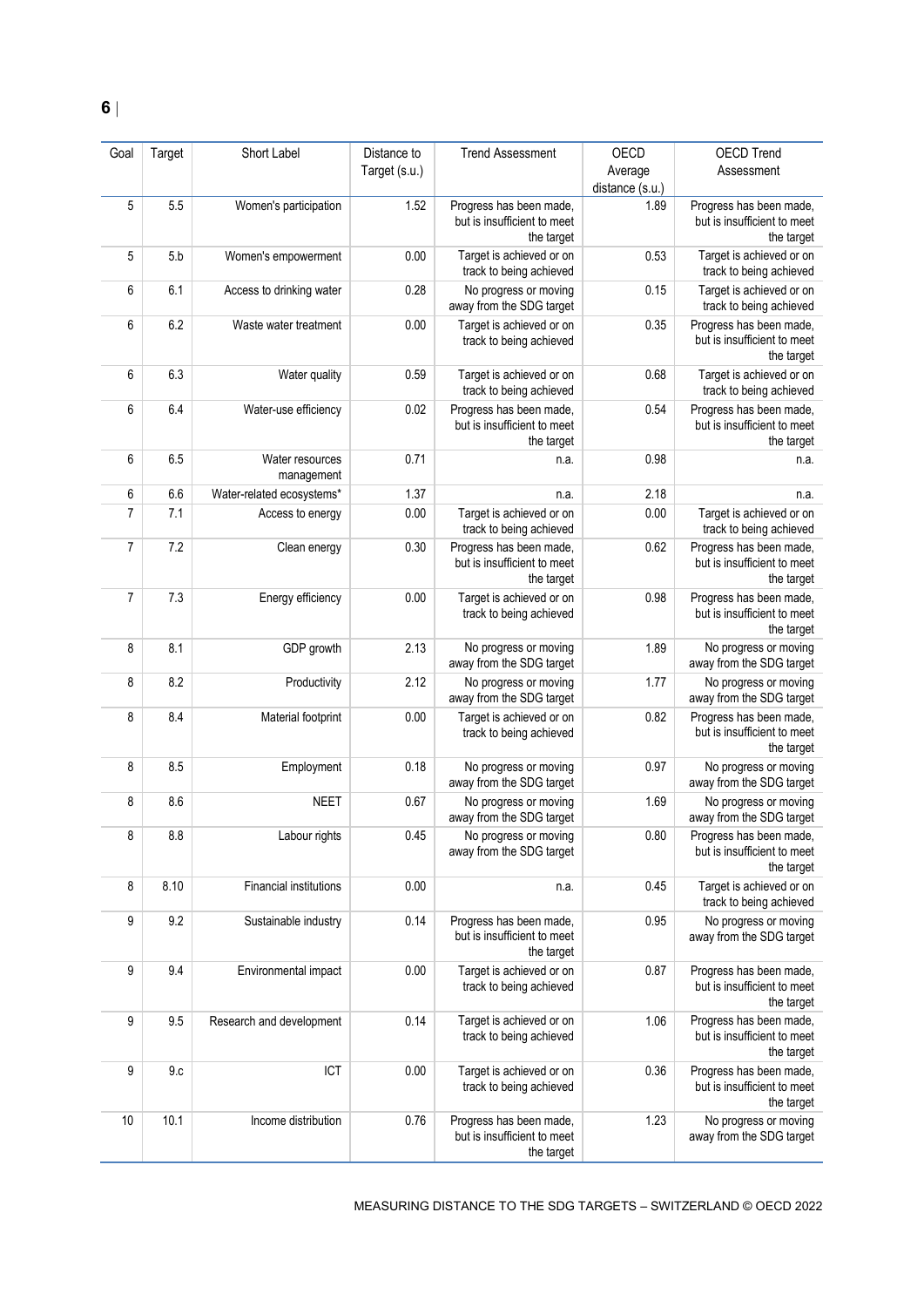| Goal | Target | Short Label                           | Distance to   | <b>Trend Assessment</b>                                              | OECD                       | <b>OECD Trend</b>                                                    |
|------|--------|---------------------------------------|---------------|----------------------------------------------------------------------|----------------------------|----------------------------------------------------------------------|
|      |        |                                       | Target (s.u.) |                                                                      | Average<br>distance (s.u.) | Assessment                                                           |
| 10   | 10.2   | Social inclusion                      | 1.13          | No progress or moving<br>away from the SDG target                    | 1.54                       | No progress or moving<br>away from the SDG target                    |
| 10   | 10.3   | Inequalities of outcome               | 0.87          | Progress has been made,<br>but is insufficient to meet<br>the target | 1.27                       | Progress has been made,<br>but is insufficient to meet<br>the target |
| 10   | 10.4   | Redistribution                        | 1.16          | Progress has been made,<br>but is insufficient to meet<br>the target | 1.12                       | No progress or moving<br>away from the SDG target                    |
| 10   | 10.5   | Financial markets                     | 0.48          | Progress has been made,<br>but is insufficient to meet<br>the target | 0.90                       | No progress or moving<br>away from the SDG target                    |
| 10   | 10.7   | Migration                             | 0.00          | n.a.                                                                 | 0.69                       | n.a.                                                                 |
| 10   | 10.a   | Tariff-lines                          | 0.97          | Progress has been made,<br>but is insufficient to meet<br>the target | 0.93                       | Progress has been made,<br>but is insufficient to meet<br>the target |
| 10   | 10.c   | Remittances                           | 2.06          | n.a.                                                                 | 2.21                       | n.a.                                                                 |
| 11   | 11.1   | Housing                               | 0.21          | No progress or moving<br>away from the SDG target                    | 0.80                       | No progress or moving<br>away from the SDG target                    |
| 11   | 11.3   | Urbanization                          | 0.61          | n.a.                                                                 | 1.19                       | Progress has been made,<br>but is insufficient to meet<br>the target |
| 11   | 11.5   | Impact of disasters                   | 2.91          | n.a.                                                                 | 1.19                       | n.a.                                                                 |
| 11   | 11.6   | Environmental impact of<br>cities     | 0.01          | Progress has been made,<br>but is insufficient to meet<br>the target | 0.49                       | Progress has been made,<br>but is insufficient to meet<br>the target |
| 11   | 11.a   | Urban policies                        | 0.00          | n.a.                                                                 | 0.23                       | n.a.                                                                 |
| 11   | 11.b   | <b>Disaster Risk Reduction</b>        | 1.14          | n.a.                                                                 | 0.81                       | n.a.                                                                 |
| 12   | 12.1   | Sustainable cons. and prod.           | 0.00          | n.a.                                                                 | 0.00                       | n.a.                                                                 |
| 12   | 12.2   | Efficient use of natural<br>resources | 0.19          | No progress or moving<br>away from the SDG target                    | 0.87                       | Progress has been made,<br>but is insufficient to meet<br>the target |
| 12   | 12.3   | Food waste                            | 1.79          | n.a.                                                                 | 1.36                       | n.a.                                                                 |
| 12   | 12.4   | Chemical and hazardous<br>waste*      | 0.89          | n.a.                                                                 | 1.02                       | n.a.                                                                 |
| 12   | 12.5   | Waste generation                      | 0.00          | Progress has been made,<br>but is insufficient to meet<br>the target | 0.66                       | Progress has been made,<br>but is insufficient to meet<br>the target |
| 12   | 12.b   | Tourism sustainability                | 2.38          | No progress or moving<br>away from the SDG target                    | 1.87                       | No progress or moving<br>away from the SDG target                    |
| 13   | 13.1   | Resilience to climate events          | 2.24          | n.a.                                                                 | 0.73                       | n.a.                                                                 |
| 13   | 13.2   | Greenhouse gas emissions              | 0.06          | Progress has been made,<br>but is insufficient to meet<br>the target | 1.15                       | Progress has been made,<br>but is insufficient to meet<br>the target |
| 14   | 14.1   | Marine pollution**                    | 3.41          | n.a.                                                                 | 1.84                       | Progress has been made,<br>but is insufficient to meet<br>the target |
| 15   | 15.1   | Ecosystem protection*                 | 1.33          | Progress has been made,<br>but is insufficient to meet<br>the target | 0.74                       | Progress has been made,<br>but is insufficient to meet<br>the target |
| 15   | 15.2   | Sustainable use of forest*            | 0.49          | Progress has been made,<br>but is insufficient to meet<br>the target | 0.60                       | Target is achieved or on<br>track to being achieved                  |
| 15   | 15.4   | Mountain ecosystems                   | 1.31          | Progress has been made,<br>but is insufficient to meet<br>the target | 0.73                       | Progress has been made,<br>but is insufficient to meet<br>the target |
| 15   | 15.5   | Threatened species*                   | 0.28          | No progress or moving                                                | 1.20                       | No progress or moving                                                |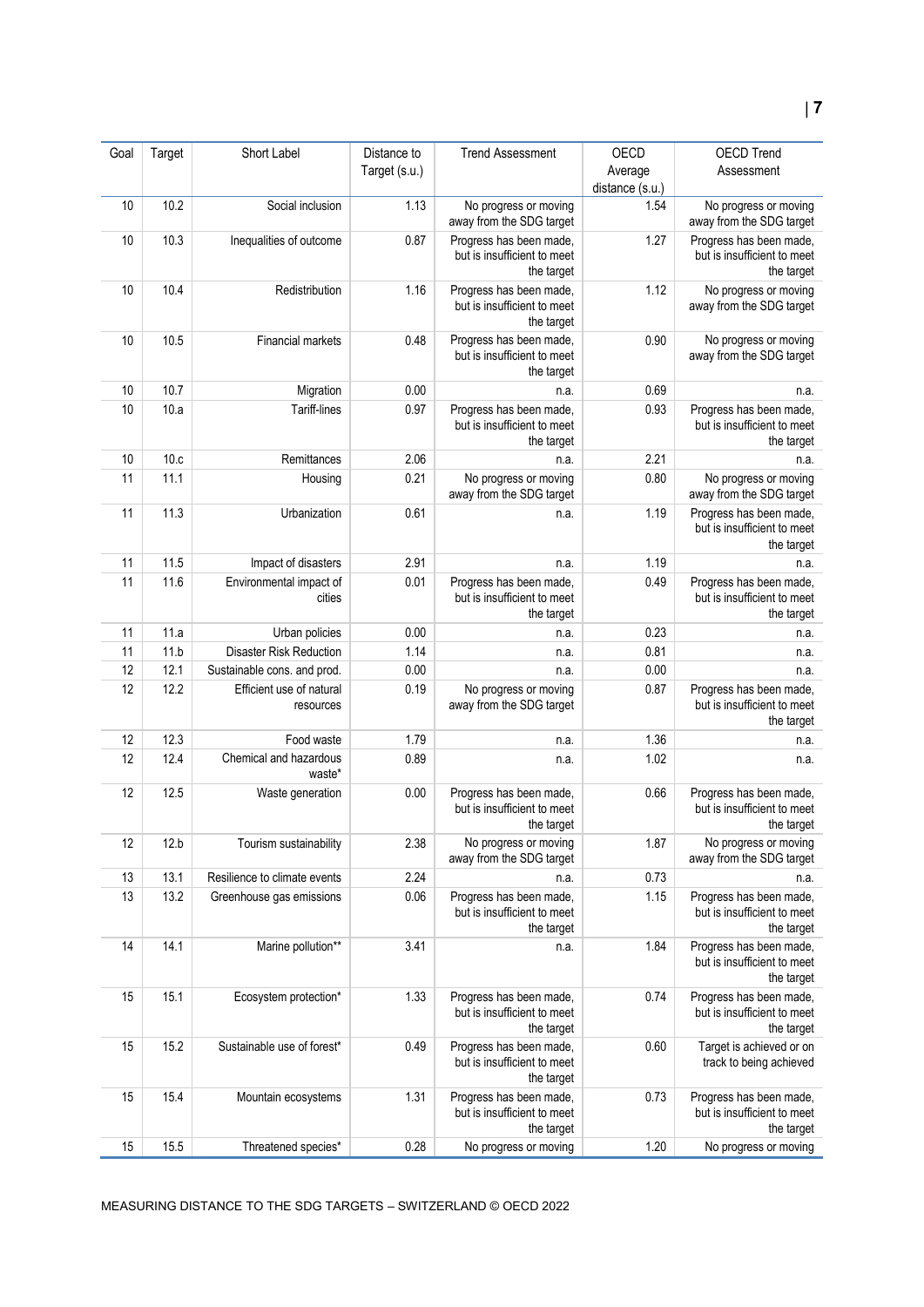| Goal | Target | Short Label                                                             | Distance to<br>Target (s.u.) | <b>Trend Assessment</b>                                              | <b>OECD</b><br>Average | <b>OECD Trend</b><br>Assessment                                      |
|------|--------|-------------------------------------------------------------------------|------------------------------|----------------------------------------------------------------------|------------------------|----------------------------------------------------------------------|
|      |        |                                                                         |                              |                                                                      | distance (s.u.)        |                                                                      |
|      |        |                                                                         |                              | away from the SDG target                                             |                        | away from the SDG target                                             |
| 15   | 15.6   | Benefits from genetic<br>resources                                      | 0.00                         | n.a.                                                                 | 0.78                   | n.a.                                                                 |
| 15   | 15.8   | Invasive alien species*                                                 | 0.00                         | n.a.                                                                 | 0.30                   | n.a.                                                                 |
| 15   | 15.9   | National and local planning*                                            | 0.32                         | n.a.                                                                 | 0.54                   | n.a.                                                                 |
| 16   | 16.1   | Violence and related deaths                                             | 0.63                         | Progress has been made,<br>but is insufficient to meet<br>the target | 0.66                   | Progress has been made,<br>but is insufficient to meet<br>the target |
| 16   | 16.2   | Violence against children                                               | 0.64                         | No progress or moving<br>away from the SDG target                    | 0.65                   | No progress or moving<br>away from the SDG target                    |
| 16   | 16.3   | Rule of law                                                             | 3.07                         | No progress or moving<br>away from the SDG target                    | 2.33                   | No progress or moving<br>away from the SDG target                    |
| 16   | 16.6   | Accountable institutions                                                | 0.77                         | Progress has been made,<br>but is insufficient to meet<br>the target | 2.26                   | Progress has been made,<br>but is insufficient to meet<br>the target |
| 16   | 16.7   | Inclusive decision-making                                               | 1.55                         | n.a.                                                                 | 1.85                   | n.a.                                                                 |
| 16   | 16.9   | Legal identity for all                                                  | 0.00                         | n.a.                                                                 | 0.00                   | n.a.                                                                 |
| 16   | 16.10  | Access to information                                                   | 0.00                         | n.a.                                                                 | 0.00                   | n.a.                                                                 |
| 16   | 16.a   | National institutions                                                   | 1.53                         | No progress or moving<br>away from the SDG target                    | 0.54                   | Target is achieved or on<br>track to being achieved                  |
| 17   | 17.2   | Official Development<br>Assistance                                      | 0.68                         | Progress has been made,<br>but is insufficient to meet<br>the target | 0.94                   | Progress has been made,<br>but is insufficient to meet<br>the target |
| 17   | 17.10  | Multilateral trading system                                             | 0.19                         | Progress has been made,<br>but is insufficient to meet<br>the target | 0.45                   | Target is achieved or on<br>track to being achieved                  |
| 17   | 17.15  | National leadership to<br>implement policies for<br>poverty eradication | 2.11                         | n.a.                                                                 | 2.32                   | n.a.                                                                 |
| 17   | 17.16  | Global Partnership for<br>Sustainable Development                       | 0.00                         | n.a.                                                                 | 0.89                   | n.a.                                                                 |
| 17   | 17.18  | Statistical capacity                                                    | 0.00                         | n.a.                                                                 | 0.09                   | n.a.                                                                 |
| 17   | 17.19  | Statistical capacity-building                                           | 0.00                         | n.a.                                                                 | 0.11                   | n.a.                                                                 |

Note: \* refers to targets with a 2020 deadline. \*\* refers to targets with a 2025 deadline. The OECD average is measured as the simple average across OECD countries with available data.

Source: All data is taken and adapted from UNDESA (2021), *SDG Global Database*,<https://unstats.un.org/sdgs/unsdg> and OECD (2021), *OECD.Stat,* <https://stats.oecd.org/> (accessed on 29 October 2021).

## <span id="page-7-0"></span>**How to read this country profile**

The OECD report *The Short and Winding Road to 2030: Measuring Distance to the SDG Targets* evaluates the distance that OECD countries need to travel to meet SDG targets for which data are currently available. It also looks at whether countries have been moving towards or away from these targets, and how likely they are to meet their commitments by 2030, based on an analysis of recent trends and the observed volatility in the different indicators.

As most authors and international organisations, this report adopts a rather simple geometric growth model for assessing the direction and pace of recent changes in the context of the SDGs. Yet, instead of making direct estimates of the value of the indicator by 2030, it models the likelihood of achieving a specific level using Monte Carlo simulations.

While the report provides an overview of where OECD countries, taken as a whole, currently stand, country profiles provide details of the performance and data availability of individual OECD countries.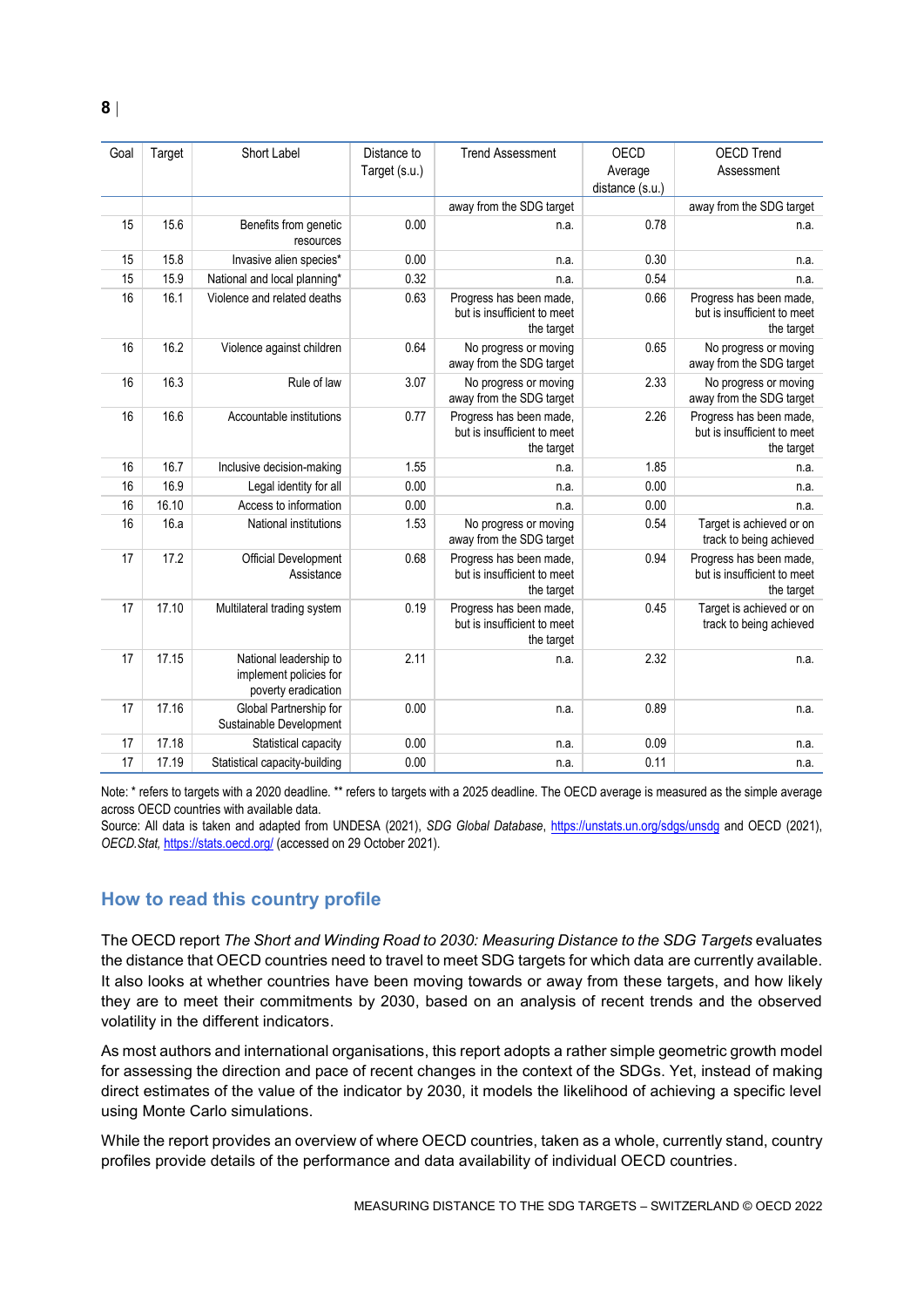#### *How to read the OECD SDG Wheel?*

Progress on SDGs requires a granular understanding of countries' strengths and weaknesses based on the consideration of the 169 targets of the 2030 Agenda. [Figure](#page-0-0) 1 shows both **current achievements** (in the inner circle; the longer the bar, the smaller the distance remaining to be travelled) **as well as whether OECD countries are on track** (or are at least making progress) to meet their commitments by 2030 (in the outer circle).

The length of each bar shows current level of achievement on each target. As detailed in the Methodological Annex, countries' distance to target is measured as the "standardised difference" between a country's current position and the target end-value. For each indicator, the standardised measurement unit (s.u.) is the standard deviation observed among OECD countries in the reference year (i.e. the year closest to 2015). Therefore, the longer the bar, the shorter the distance still to be travelled to reach the target by 2030. The colours of the bars applied to the various targets refer to the goals they pertain to.

The outer ring shows how OECD countries are performing over time and how likely they are to meet the different targets by 2030 based on the observed trends of the various indicators. It uses stoplight colours to classify the progress towards the target:

- green is used to indicate those countries that (based on the change in the different indicators over a recent period) should meet the target in 2030 just by maintaining their current pace of progress (i.e. more than 75% of (randomised) projections meet the target);
- yellow for those countries whose current pace of progress is insufficient to meet the target by 2030 (i.e. less than 75% of randomised projections meet the target, while the correlation coefficient between the indicator and the year is high and statistically significant, implying that a significant trend could be detected); and
- red for those countries whose recent changes have been stagnating or moving them further away from the target (i.e. less than 75% of randomised projections meet the target and the correlation coefficient between the indicator and the year is low or statistically insignificant, implying that no statistical trend could be identified).

#### *How to read the Strength and Challenges sections?*

With the aim of helping its member countries in navigating the 2030 Agenda and in setting their own priorities for action, this report relies on a unique methodology for measuring the distance that OECD countries have to travel to achieve SDG targets. The identification of the main strengths and challenges proposed in this report relies on current performances only:

- A target is considered to be a strength when the distance to the target end-value is lower than 0.5 s.u. (i.e. the distance is deemed to be small) or when the country is closer to the target than the OECD average. For instance, while Korea's distance to Target 2.2 on malnutrition is 1.4 s.u. (i.e. classified as medium distance), the average OECD distance is 2.5 s.u. Therefore, Target 2.2 is categorised as being a strength for Korea.
- A target is considered to be a challenge when the distance to target is greater than 1.5 s.u. (i.e. distance is deemed to be long) or when the country is further away from the target than the OECD average. For instance, Estonia's distance to Target 4.2 on pre-primary education is 1.1 s.u. (i.e. medium distance), which is higher than the 0.24 s.u. distance for the OECD average. Target 4.2 is therefore classified as a weakness for Estonia.

While the lack of consistent time series often prevents an exhaustive assessment of trends, they are discussed when available and relevant in nuancing the assessment of current performance.